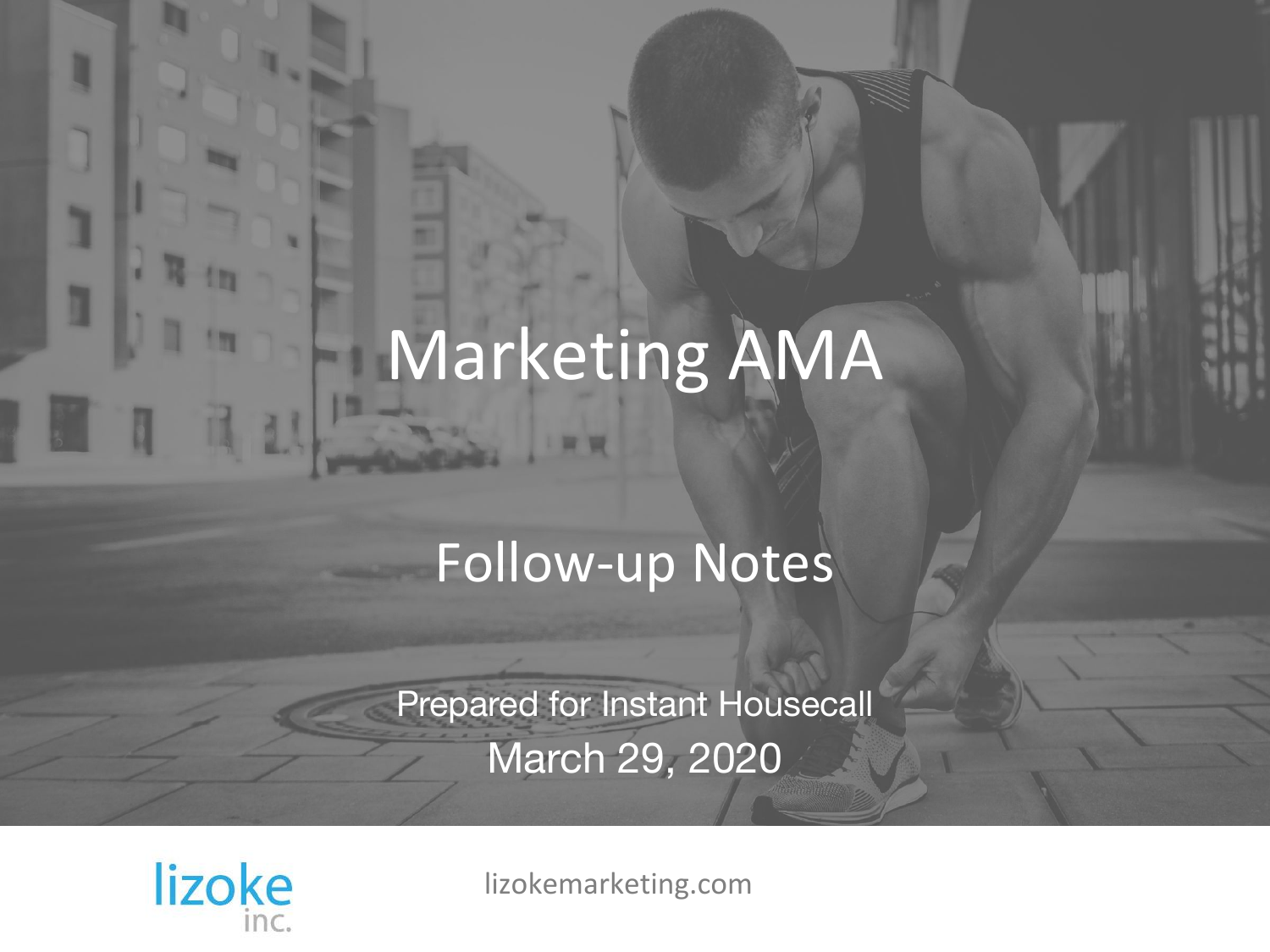### Outline Your Target Audience

### **Outline 1-3 target personas**

#### **Name (ex. Kelly) or overall distinguisher (ex. Construction Contractor)**

#### **Demographics:**

Male or female (if applicable) Age range (if applicable) Geographic targeting - important B2B or B2C

If B2B:

Job title Main decision maker or influencer? **Industry** Business type Main business attributes Types of products they sell (if applicable) If B2C: Family status (if applicable) Education level Income level Habits (if applicable) Hobbies, activities, sports, etc.

#### **Pain Points and/or Needs - 2-3 points**

This is done to help uncover what issues they may be facing that is applicable to how the product or service can help them

Ex. Needs an efficient process in processing client health claims

#### **Questions Asked**

What are the main questions they ask when they get in contact with you about your services?

#### **How Product or Service Helps Audience - 2-3 points**

This helps to pinpoint how the product or service helps with pain points or needs outlined above Ex. Cost-effective and user-friendly technology through claims management systems

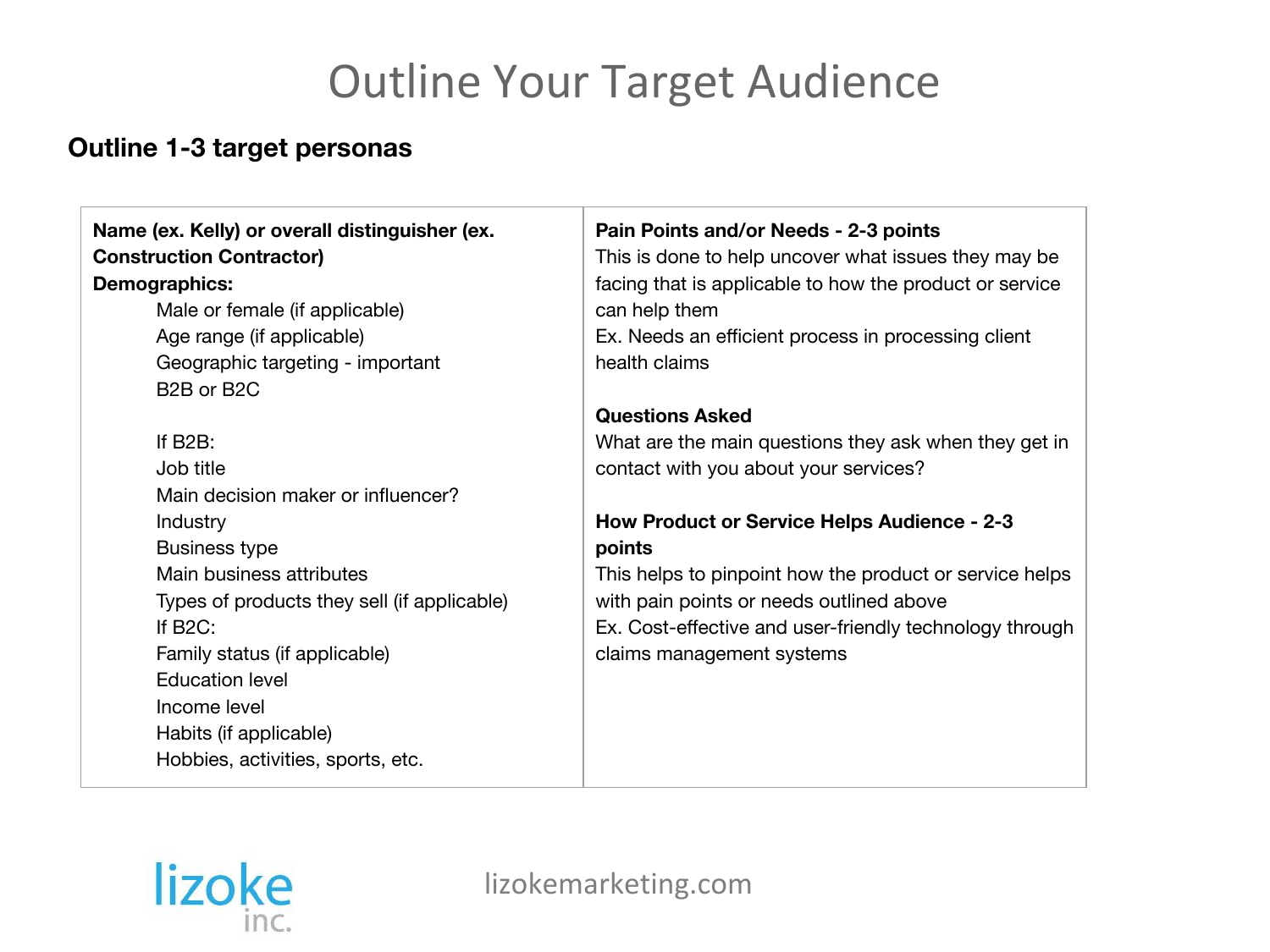### Establish Referral Network

#### **Referral Network**

This includes other vendors who partner with you, associations that are popular with your target audience, church groups, past clients, etc.

Consider adopting a referral program to encourage companies with multiple locations for repeat business and to refer you to others. This will mean mapping out a follow up process for existing customers with email and phone, and if you receive a referral, send a thank you to the person referring, this can involve a simple gesture of a nice email or handwritten note with a gift card.

We recommend that you do at least a touchpoint (post-COVID) at least once a quarter. A touch base, and email examples of work that has been completed in the last few months. As for referrals too in the communication.

Join a Mastermind group or online networking group for your target area, ex. BNI

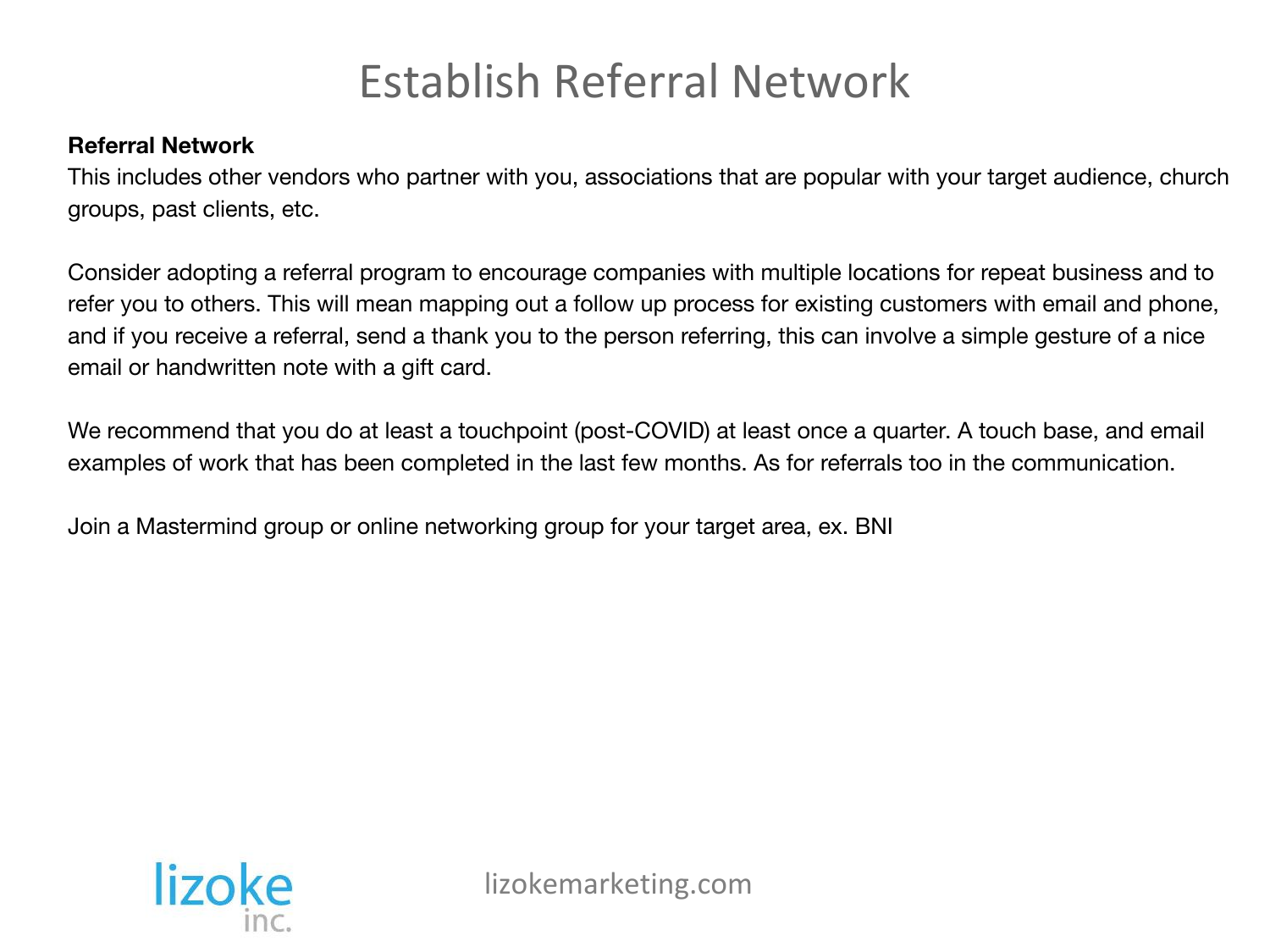### SEO, including local SEO

Focus on both on-page and technical SEO set up and aim for localized keyword searches in the key target locations that you want to target, coupled with words that your target clients are searching.

Local SEO:

Focus on getting stellar Google Business reviews - local SEO for the areas that you are focusing on. Start first by creating and maintaining a Google Business account, and having clients leave high ratings for you.

When optimizing a website, there are two main factors to look at:

| <b>On-Page Factors</b> |                                                    | <b>Off-Page Factors</b> |                        |
|------------------------|----------------------------------------------------|-------------------------|------------------------|
| ◘                      | New, relevant content                              | ❏                       | <b>Backlinks</b>       |
| H                      | Title tag (page title)                             | ப                       | Social media shares    |
| ❏                      | HTTPS (site encryption)                            | ⊔                       | Domain authority score |
| ❏                      | H <sub>1</sub> , H <sub>2</sub> (headlines)        | ⊔                       | Page load speed        |
| ❏                      | Alt descriptions for pictures, video               |                         |                        |
| ❏                      | Internal linking to other pages on your<br>website |                         |                        |
| ❏                      | Mobile-friendly                                    |                         |                        |
| П                      | Click through rate, time on site,<br>bounce rate   |                         |                        |

For Page Speed Insights, check your site: <https://developers.google.com/speed/pagespeed/insights/>

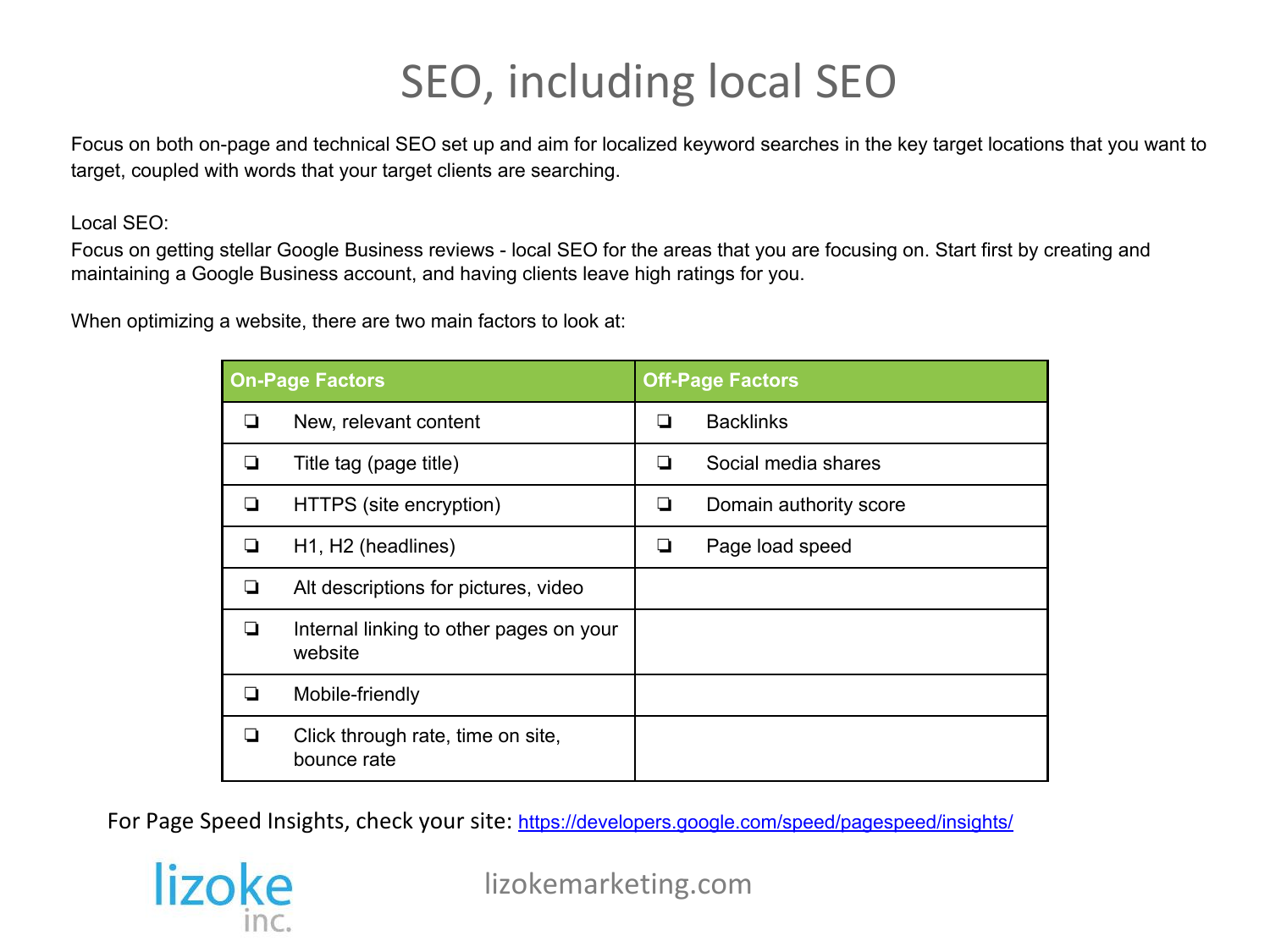### Online Advertising: Two-Pronged Approach

- 1. **Google Pay-per-click "Always on" Advertising:** Run ads and collect audiences utilizing similar keywords as used for SEO optimization, in your [target geographic](https://docs.google.com/document/d/11eNGKFhMoyupNjbHuWE3nP5tobphCf2s4Q-nSWfR_HM/edit#heading=h.eqa5os5je3yc) area.
- 2. **Remarketing on Social Media:** For retargeting, ensure a Facebook tracking pixel tracking is installed in your Google Tag Manager, so ads can be served to anyone who has visited your website.

OR

If you have an existing customer or cold lead list, you can upload into your Facebook Business profile to create custom audiences and Lookalike audiences and serve ads to them as well.

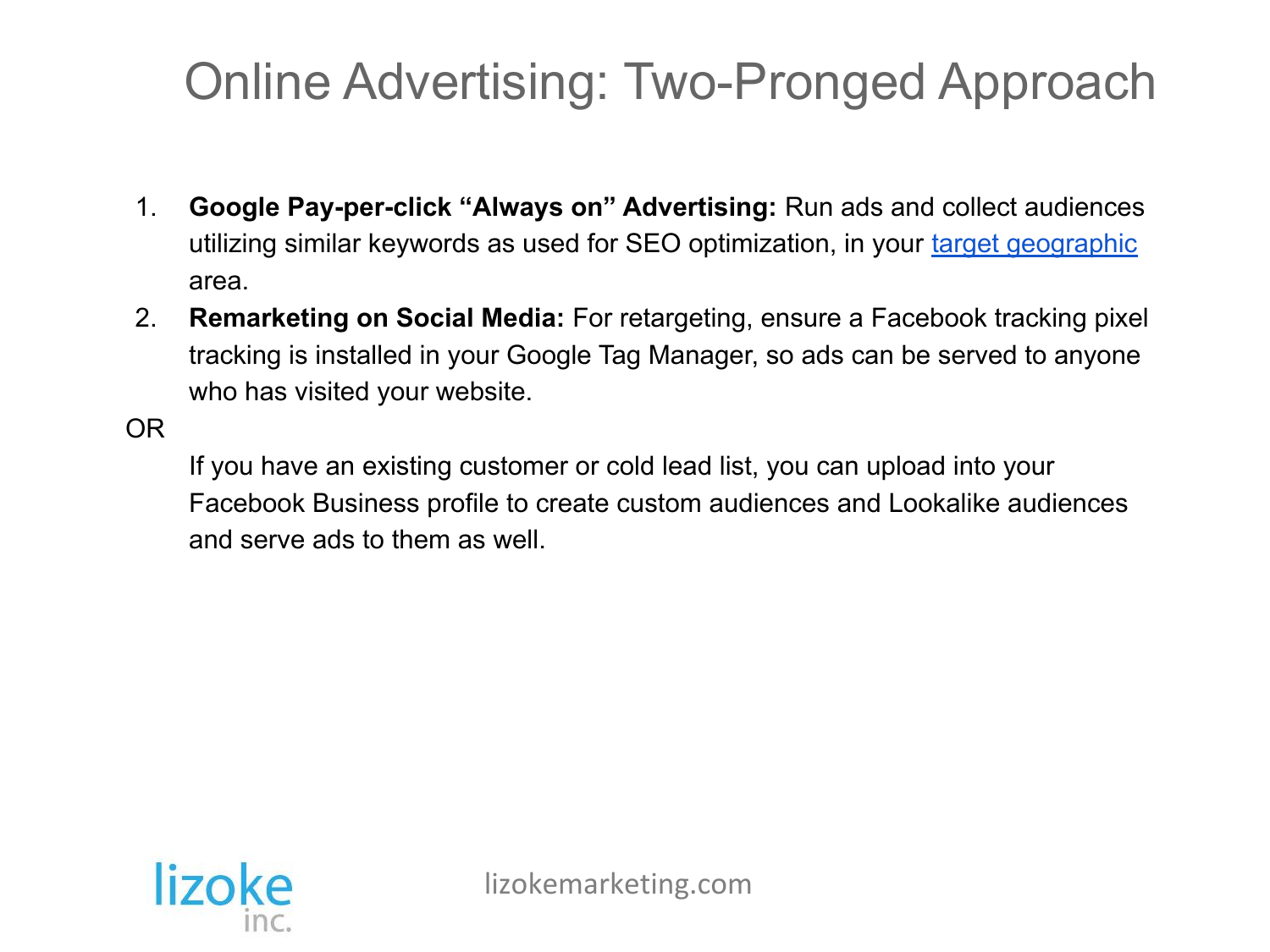### LinkedIn Profile and Networking

Power up your online exposure if you have B2B clients and show your thought leadership to connections, clients and potential clients. Successful networking is possible in only 5 minutes a day.

| <b>Profile Updates</b> | <b>Network Building</b> | <b>Engaging / Monitoring</b> |
|------------------------|-------------------------|------------------------------|
| 1-2 hours (one time)   | When you meet someone   | 5 minutes per day            |

### Profile Updates

| List up to 50 skills                | <b>About Section: Introduce</b><br>yourself - Use 1st person | Use recent, professional<br>headshot                      |
|-------------------------------------|--------------------------------------------------------------|-----------------------------------------------------------|
| Utilize branded background<br>image | In Experience, connect to your<br>company page               | In Experience, list your<br>achievements, not your duties |
| Customize your profile link         | Review your Privacy &<br>Settings                            | Keep all sections of your<br>profile up to date           |

### Interacting With Others on LinkedIn

- 1. Spend five minutes a day interacting with others on your newsfeed
- 2. Post a few times a week with curated content

The more you post, the more you will get noticed by your connections, their connections and provides you with exposure to a wider audience.

Best rule of thumb when posting or commenting or interacting with others on LinkedIn: When in doubt, leave it out.